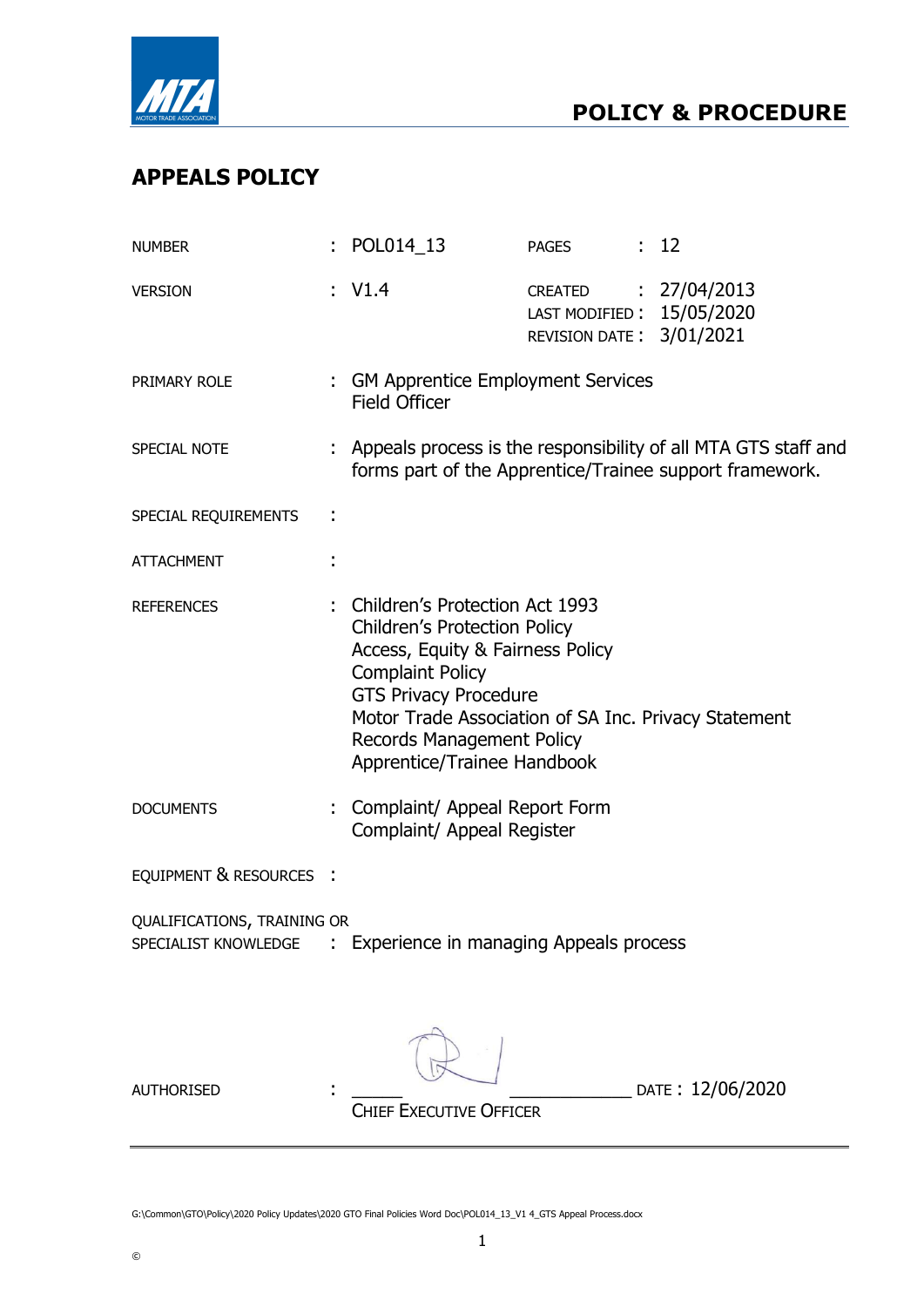# **POLICY & PROCEDURE**



# **CONTENTS**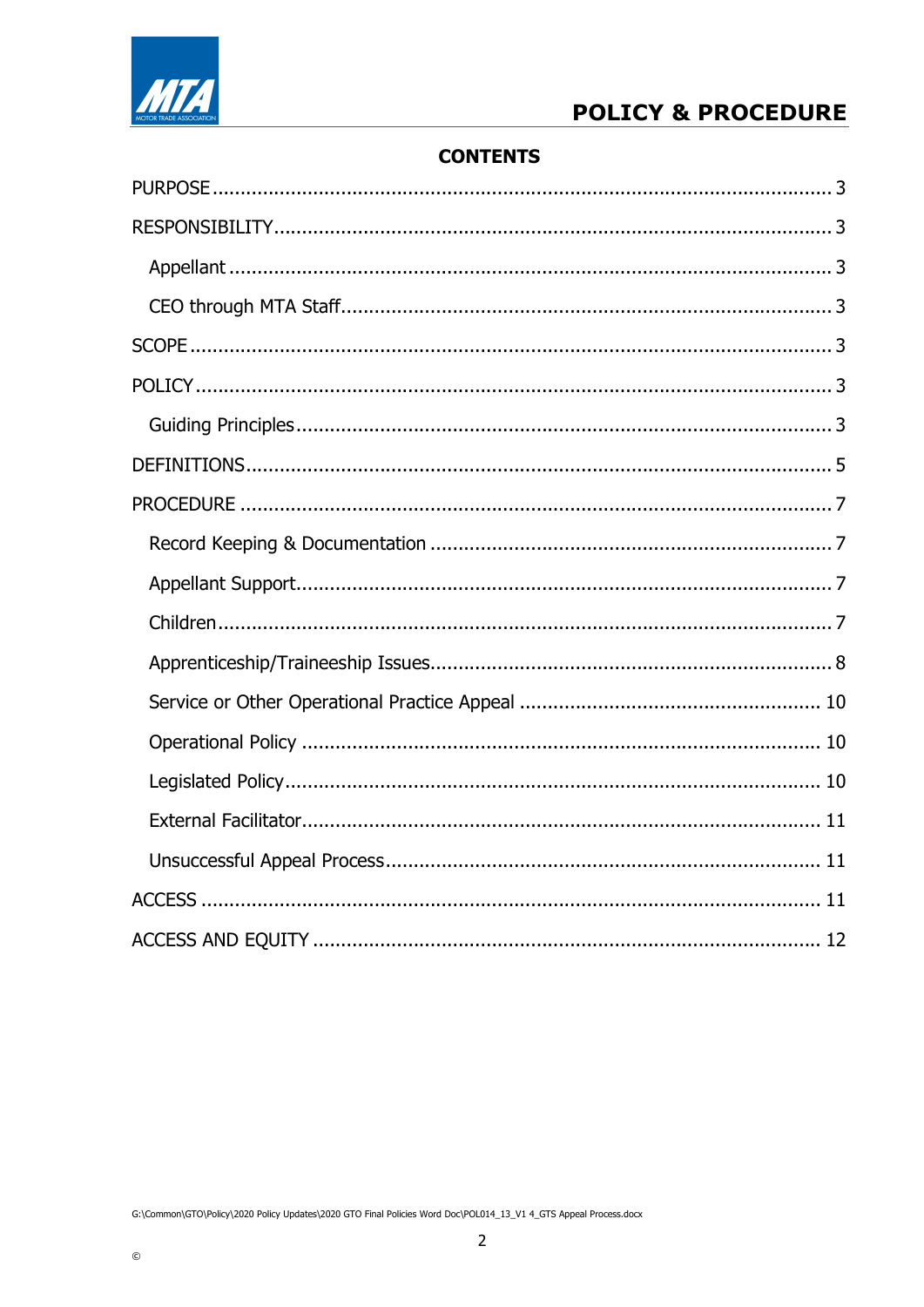

# PURPOSE

The purpose of this document is to give clear direction as to the responsibility and manner in which apprentice/trainees, Host Employers, employees and contractors

- are to have their appeal process conducted;
- manage the rights and responsibilities afforded to individuals involved in an appeal.

## RESPONSIBILITY

## Appellant

It is the responsibility of the Appellant to ensure that they commence the appeal process within the specified period and that their appeal is supported with a genuine argument and/or evidence.

#### CEO through MTA Staff

It is the responsibility of MTA to ensure that the appeal process is open, fair, equitable and accurate at all times; well documented and that the Appellant signs off and is provided with a copy of each stage of the process.

#### **SCOPE**

This policy encompasses:

- current and past apprentice/trainee;
- apprentice/trainee candidates;
- host employers (past and present);
- **•** regulatory authorities.

This policy does not cover complaints. Please refer Complaint Process.

## POLICY

It is the policy of Motor Trade Association Group Training Scheme Group Training Organisation (MTA GTS) to manage its process in a fair and equitable manner that ensures all stakeholders are provided with a timely and transparent framework to lodge appeals.

#### Guiding Principles

MTA provides a process for advocacy, internal mediation and external independent mediation to resolve disputes and appeals.

©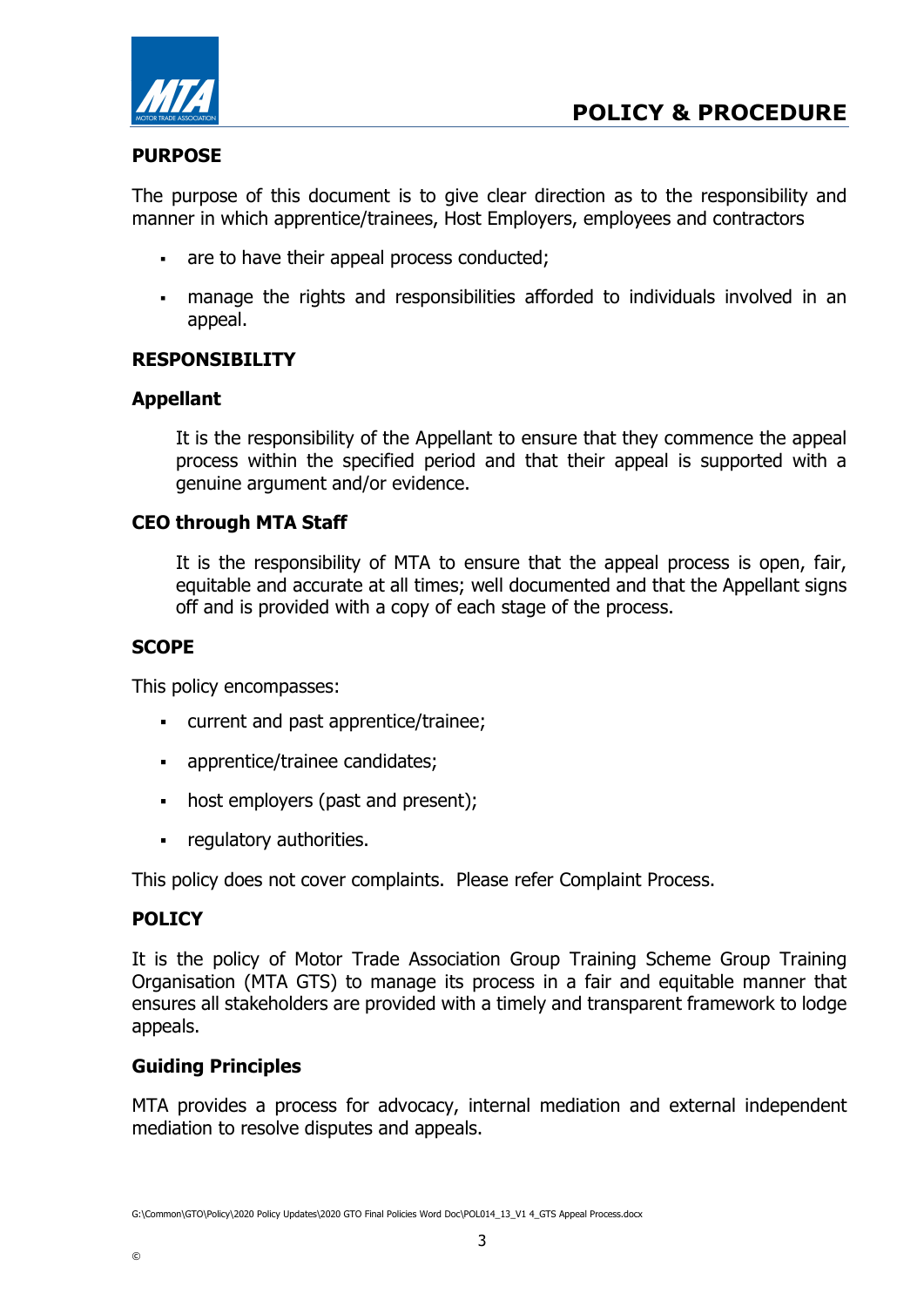



An apprentice/trainee and/or MTA GTS may nominate;

an advocate to accompany and support them

or

- an external independent mediation process
- minors to be accompanied by their parent/guardian

at any stage of the appeal process.

MTA commits to an appeal process with the following quiding principles.

#### 1. Confidentiality

Only the parties directly involved in lodging or investigating or mediating an appeal will have access to information about the appeal.

Either party in the appeal may seek external advice/discussion.

At all times confidentiality is to be respected in association with the Australian Privacy Principles. Refer to the MTA Privacy Policy POL033\_13.

#### 2. Impartiality

All parties will be provided with equal opportunity for discussion and response. No assumptions will be made and no action will be taken until all relevant information has been collected and considered.

MTA reserves the right to seek expert advice as to the appropriate action to be taken in regards to the outcome of an investigation.

Apprentice/Trainees may have an advocate or support person present throughout the process. Minors to be accompanied by their parent/guardian.

#### 3. Free from Repercussion

No action will be taken against any individual or entity for lodging a bona fide appeal or assisting someone to lodge or manage a bona fide appeal.

No action will be taken against anyone for complying with Child Safe Environments requirements.

MTA GTS will take all necessary steps to ensure that victimisation does not occur against anyone who lodges or is involved in an appeal.

MTA reserves the right to take appropriate action against an individual or entity who lodges a Frivolous or Malicious appeal, or knowingly lodges a false appeal.

G:\Common\GTO\Policy\2020 Policy Updates\2020 GTO Final Policies Word Doc\POL014\_13\_V1 4\_GTS Appeal Process.docx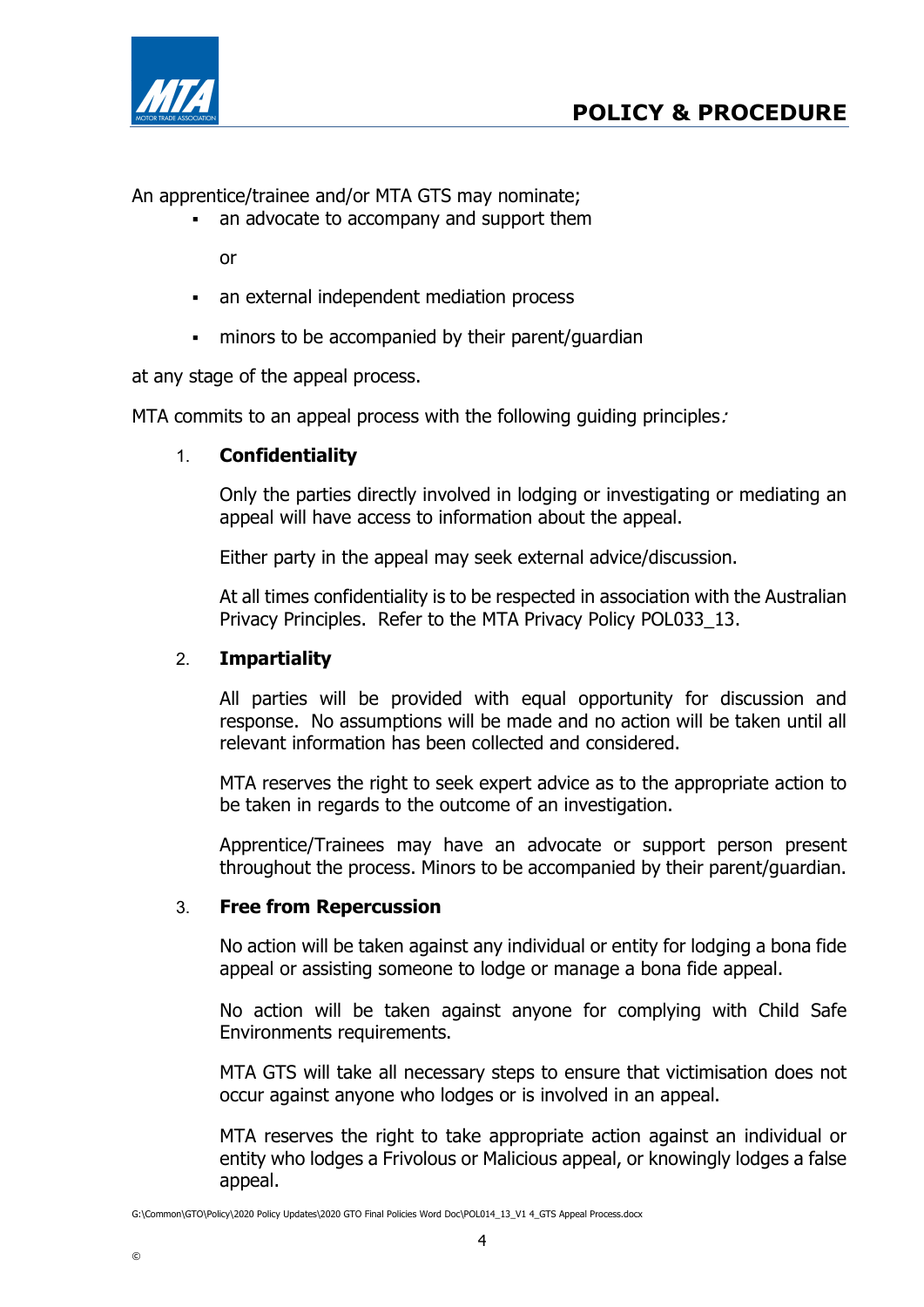



## 4. Timely & Transparent

All appeals will be dealt with as quickly and transparently as possible.

An abbreviated description of the appeals process is included in the Apprentice Handbook and Apprentice/Trainees will be informed of the appeals procedure as part of their induction process.

#### DEFINITIONS

| Advocate                   | : Individual who accompanies an appellant for the<br>purposes of support throughout the process.<br>An<br>advocate for the purposes of this policy does not<br>include Legal Representation.       |
|----------------------------|----------------------------------------------------------------------------------------------------------------------------------------------------------------------------------------------------|
| Appeal                     | : An appeal arises when a stakeholder is not satisfied<br>with a decision taken by MTA GTS.                                                                                                        |
| <b>Appeal Event</b>        | : Actual instance of decision that occurred for which the<br>appeals being lodged.                                                                                                                 |
| Appellant                  | Person or entity that lodges an appeal                                                                                                                                                             |
| Apprentices                | Individuals directly employed by MTA under a Contract<br>of Training whether undertaking work for MTA or being<br>hosted by an alternate employer.                                                 |
| Contractor                 | : Individual or entity engaged by MTA GTS under<br>contract to deliver specified work on its behalf e.g. WHS<br>Specialist, Field Officer, Student Support Officer, Child<br>Protection Officer/s. |
| Child Protection Officer/s | : Is either the GTO Administrator or Payroll Supervisor.                                                                                                                                           |
| Complaint                  | - A complaint arises when a stakeholder is dissatisfied<br>with by an action or event or thing under the control of<br>or within the environment or activities of MTA GTS.                         |
| <b>Complaint Event</b>     | - Actual instance that occurred for which the complaint is<br>being lodged.                                                                                                                        |
| Complainant                | - Person or entity that lodges a complaint.                                                                                                                                                        |
| Employee                   | : Person employed by MTA on a full or part time or casual<br>basis. Includes apprentice/trainees. Does not include<br>Contractors.                                                                 |
| Frivolous Appeal           | :- Fictitious appeal or one made intentionally without<br>foundation<br>or to<br>detriment or<br>mischief.<br>cause                                                                                |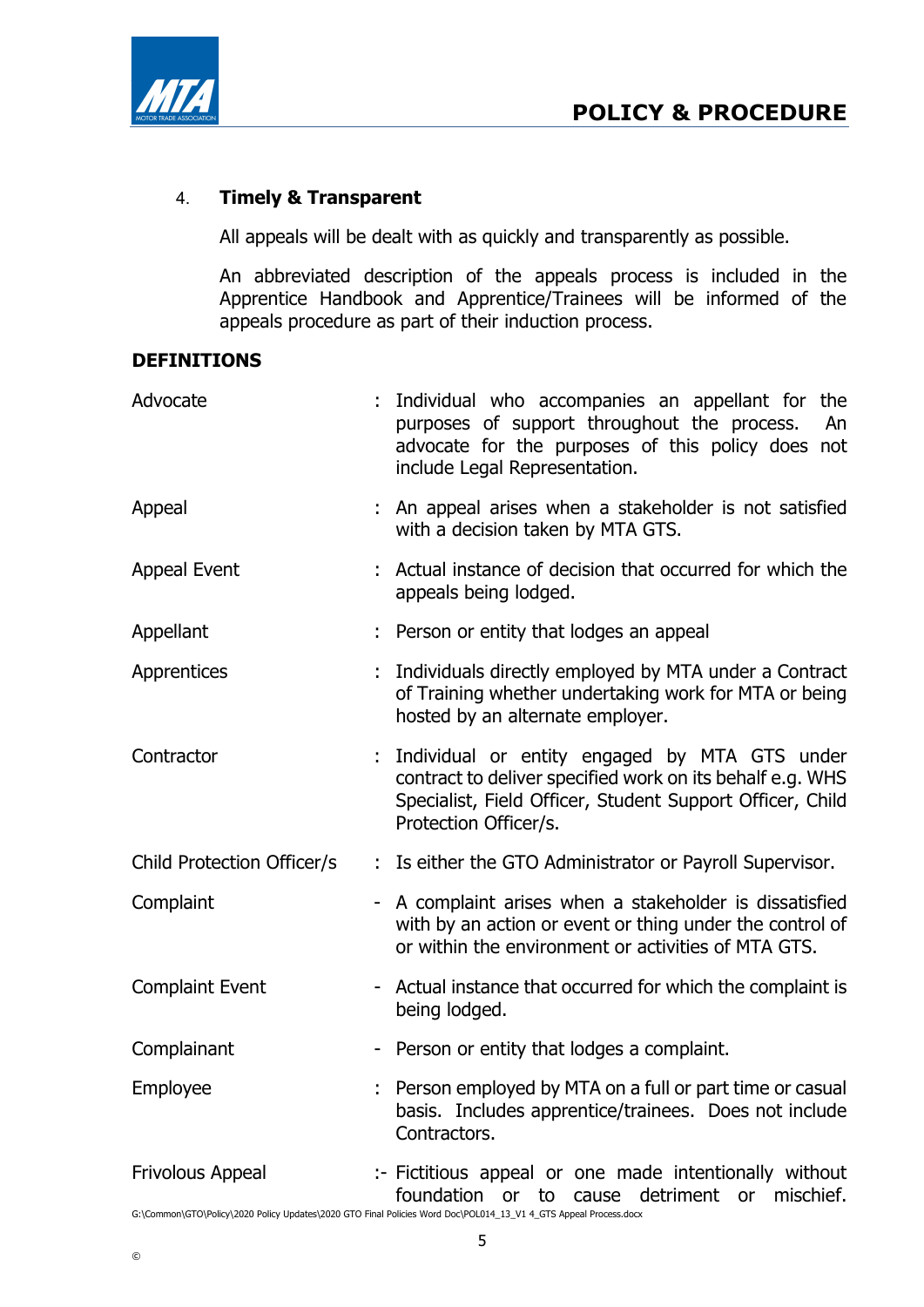

Knowingly lodging a false appeal. (without truth or foundation).

- Host Employer : An individual or entity qualified and if applicable licensed in the trade specific to the engagement of an MTA GTS Apprentice or Trainee under an agreement similar to a Labour Hire Agreement excepting that the Host Employer agrees to provide appropriate on-jobtraining and release the Apprentice or Trainee for offjob-training as per the Apprentice/Trainee's Training Plan.
- Legal Representation : A lawyer or similar who is engaged by the appellant or MTA GTS to represent them in a formal and legal process which may be initiated if the appeal process including external mediation fails.
- Malicious Appeal : Fictitious appeal or one made intentionally without foundation or to cause detriment or mischief. Knowingly lodging a false appeal (without truth or foundation).
- Mediation Event : Meeting, intervention or other event specifically designed and arranged with the goal of a satisfactory outcome.
- MTA GTS Representative : For the purposes of the Appeal Process this will normally be the Field Officer or the GTO Manager.
- Non Employee Stakeholder : Individual or Entity who is not legally employed by MTA GTS e.g. Host Employer, Contractor.
- Parties to the Appeal : All individuals and/or entities who are directly involved in lodging or investigating or mediating an appeal.
- Stakeholder : General term inclusive of any individual or entity with whom MTA GTS has a relationship including but not limited to employees, apprentice/trainees, contractors and host employers.
- Trainee : Individuals directly employed by MTA GTS under a Contract of Training whether undertaking work for MTA GTS or being hosted by an alternate employer.
- Zero Tolerance : MTA will not under any circumstances tolerate behaviours that breach the fundamental principles of access, equity and fairness. MTA GTS will take action to the extent of termination of employment or contract, or removal of apprentice/trainees from hosting against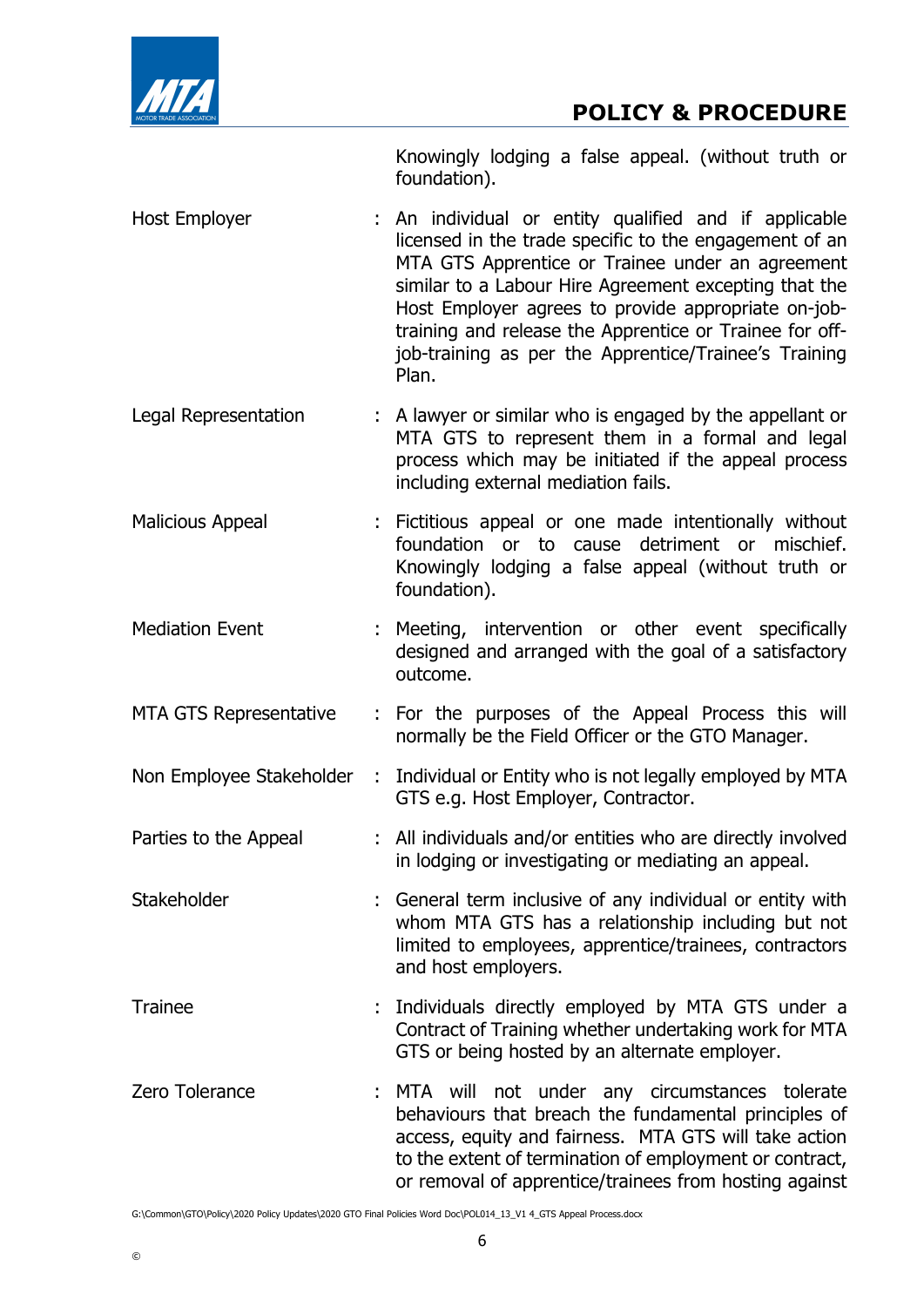

any individual or group of individuals proven to have breached these principles.

## PROCEDURE

## Record Keeping & Documentation

The process must:

- be documented at each step using the Complaint/Appeal Report Form;
- be registered in the Complaint/Appeal Register;
- ensure that all parties sign and receive hardcopy of the record within 5 working days of the completion of each step;
- a copy is filed in line with the Australian Privacy Principles.

Once the process has been completed all documentation must be scanned and uploaded into the Apprentice/Trainee's JobReady electronic file.

Where the appeal relates to another individual or entity a copy of the scanned documents are to be filed as follows:

- Employee placed in the employee's personnel file;
- Board Member placed in the Board Member's file;
- $\blacksquare$  Host Employer placed in the Host Employer file;
- Contractor placed in the Contractor's file.

## Appellant Support

If for whatever reason the appellant is unable to undertake any of the following steps, they should speak with a senior staff member with whom they are most comfortable.

NB: The appellant is encouraged, at any stage of the process, to invite an advocate or support person to participate.

MTA GTS will provide assistance throughout the process.

# Children

Children will in the first instance be encouraged to address all appeals by verbally advising the Child Protection Officer or any staff member with whom they feel most comfortable doing so.

If the appeal relates to an allegation of abuse the staff member is to immediately advise the Child Protection Officer and/or CEO. The Children's Protection Policy is to be followed.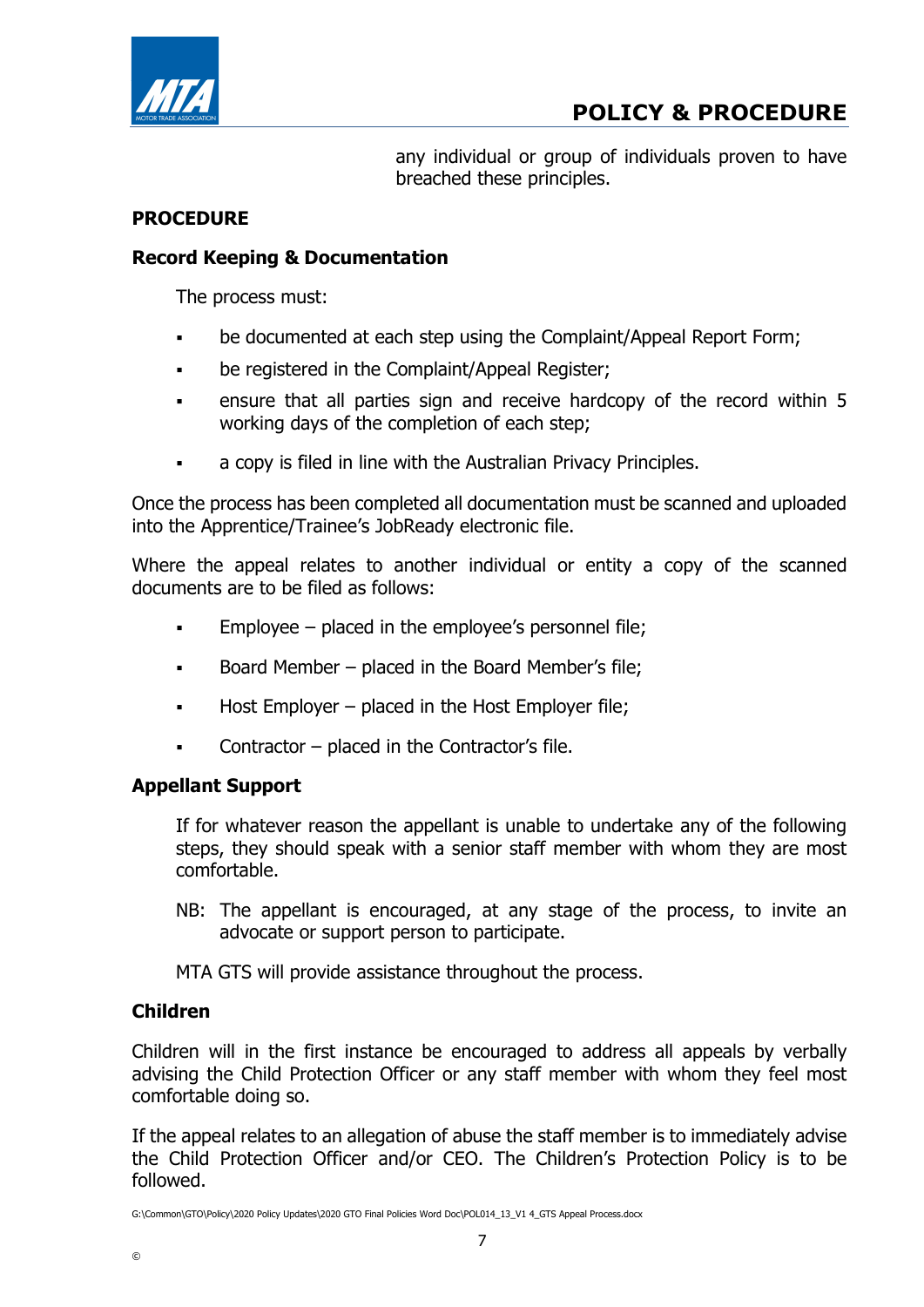

If the appeal does not relate to an allegation of abuse the staff member will support and assist the child Apprentice/Trainee and their parent(s) through the appeal process as documented below.

## Apprenticeship/Traineeship Issues

The process for Apprenticeship/Traineeship issues will be:

1. Appellant lodges a verbal or written appeal to their delegated Field Officer within five working days of the date of the decision.

Note: all verbal appeals (telephone or face to face) must also be formalised in writing within the same five working day period.

Appeal details are to be documented on the Complaints/Appeal Form and the original appeal letter from the Appellant is to be attached;

Within 5 working days of receipt of the appeal a meeting will be arranged with the appellant and Field Officer and at which they will:

- Discuss with and attempt to resolve the Appellant's issue;
- document the meeting in the Complaint/Appeal Register;
- advise that a decision will be provided within 5 working days.

The discussion is recorded by the Field Officer and signed off by both the Field Officer and the Appellant.

Within 5 working days of the meeting the Field Officer will inform the Appellant of the decision. The decision may be given verbally or in writing, however, written notification within the specified 5 working days of the decision must be provided to the Appellant supporting verbal advice.

2. If the Appellant is dissatisfied with the decision, they may make an appeal to the General Manager Apprentice Employment Services. This appeal must be in writing stating the reasons why the Appellant is dissatisfied with the decision and lodged within 5 working days of receipt of the decision.

The General Manager Apprentice Employment Services, will meet with both the Field Officer and the Appellant within 5 working days of receiving the appeal notice. The meeting is to be documented, signed and copied to all parties.

Within 5 working days of the meeting the General Manager Apprentice Employment Services will inform the Appellant of their decision to either uphold or set aside the Field Officer's decision. The decision may be given verbally or in writing, however, written notification within the specified 5 working days of the decision must be provided to the Appellant supporting verbal advice.

G:\Common\GTO\Policy\2020 Policy Updates\2020 GTO Final Policies Word Doc\POL014\_13\_V1 4\_GTS Appeal Process.docx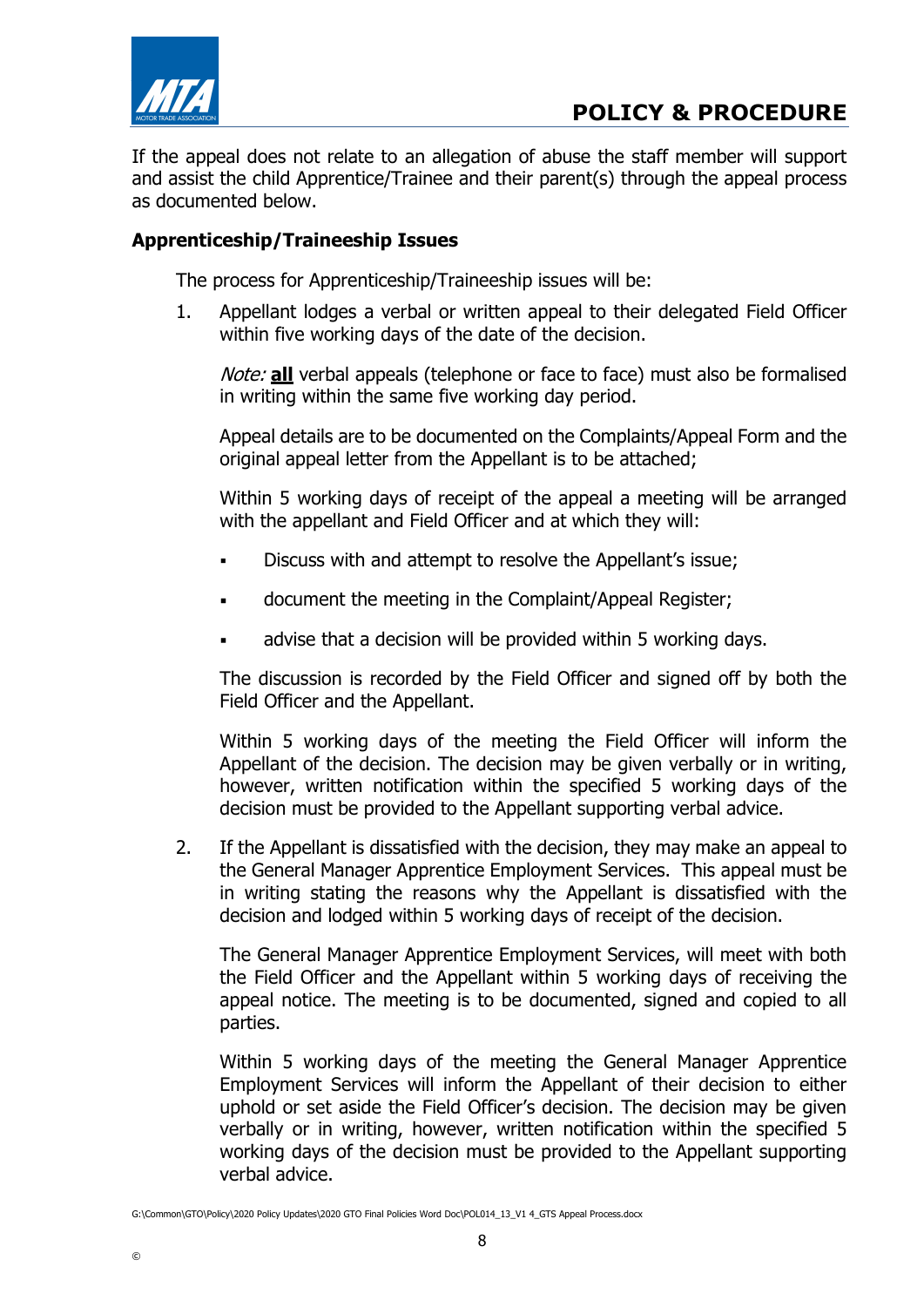

3. If the Appellant is dissatisfied with the decision, they may make an appeal directly to the CEO who will, within 5 working days, assess all of the evidence and inform the Appellant in writing of their decision.

Within 5 working days of the meeting the Appellant will be informed of their decision to either uphold or set aside the previous decision. The decision may be given verbally or in writing, however, written notification within the specified 5 working days of the decision must be provided to the Appellant supporting verbal advice.

- 4. If the Appellant remains dissatisfied with the process or the decision they may contact:
	- o Traineeship and Apprenticeship Services 1800 673 097 or Email workready@sa.gov.au

National Training Complaints Hotline

Phone: 13 38 73, Monday–Friday, 8am to 6pm nationally.

- **Email: skilling@education.gov.au**
- Office of the Training Advocate 1800 006 488
- SafeWork SA 1300 365 255
- Workplace Ombudsman 1300 724 200
- Union Representative
- Or other relevant regulatory body related to the specific issue.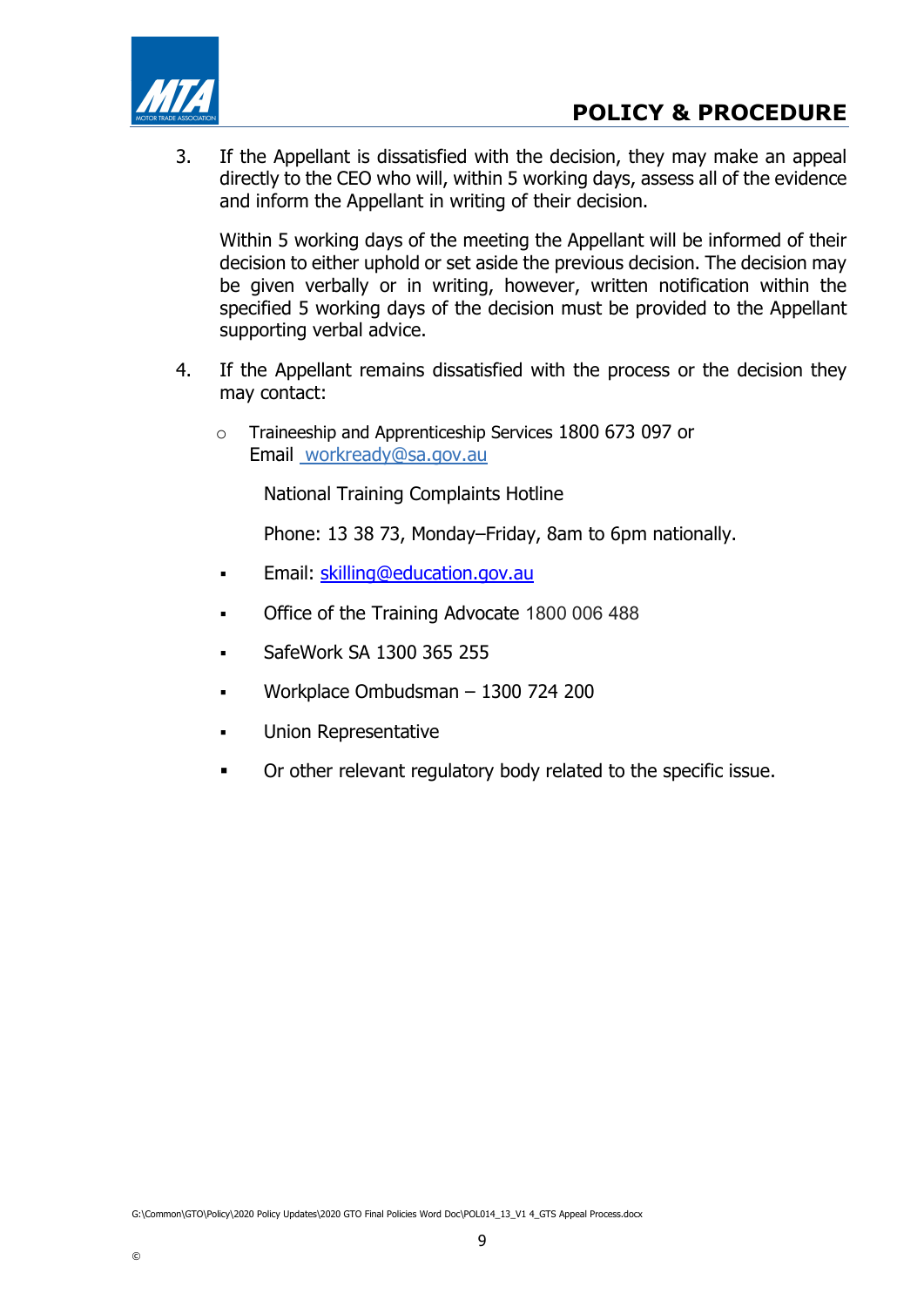

#### Service or Other Operational Practice Appeal

The process for appeal for any decision related to service provision or operational practice is as follows:

1. Appellant (person who is appealing the decision) lodges a verbal or written appeal to General Manager Apprentice Employment Services within five working (5) days of the date of the decision;

Within 5 working days of receipt of the appeal a meeting is arranged by General Manager Apprentice Employment Services, with the Appellant to discuss the Appellant's concerns. The discussion is recorded by the General Manager Apprentice Employment Services and signed off by the Appellant who is provided with a copy.

Within 5 working days of the meeting MTA informs the Appellant of the decision. The decision may be given verbally or in writing, however, a written notification must be provided to the Appellant supporting a verbal advice.

2. If the Appellant is dissatisfied with the General Manager Apprentice Employment Services decision they may appeal to the CEO in writing within 5 days of the date of the written notification.

The CEO will meet with both the General Manager Apprentice Employment Services and the Appellant within 5 working days of receiving the appeal notice. The meeting is to be documented, signed by all parties and a copy provided to the Appellant.

3. The CEO will advise the Appellant in writing of their decision within 5 working days of the meeting.

## Operational Policy

In relation to operational policy the General Manager Training and Employment Centre decision will be final.

#### Legislated Policy

In relation to decisions taken for areas for which legislation or regulatory authority standards apply those standards will apply.

The Appellant may access an external appeal process.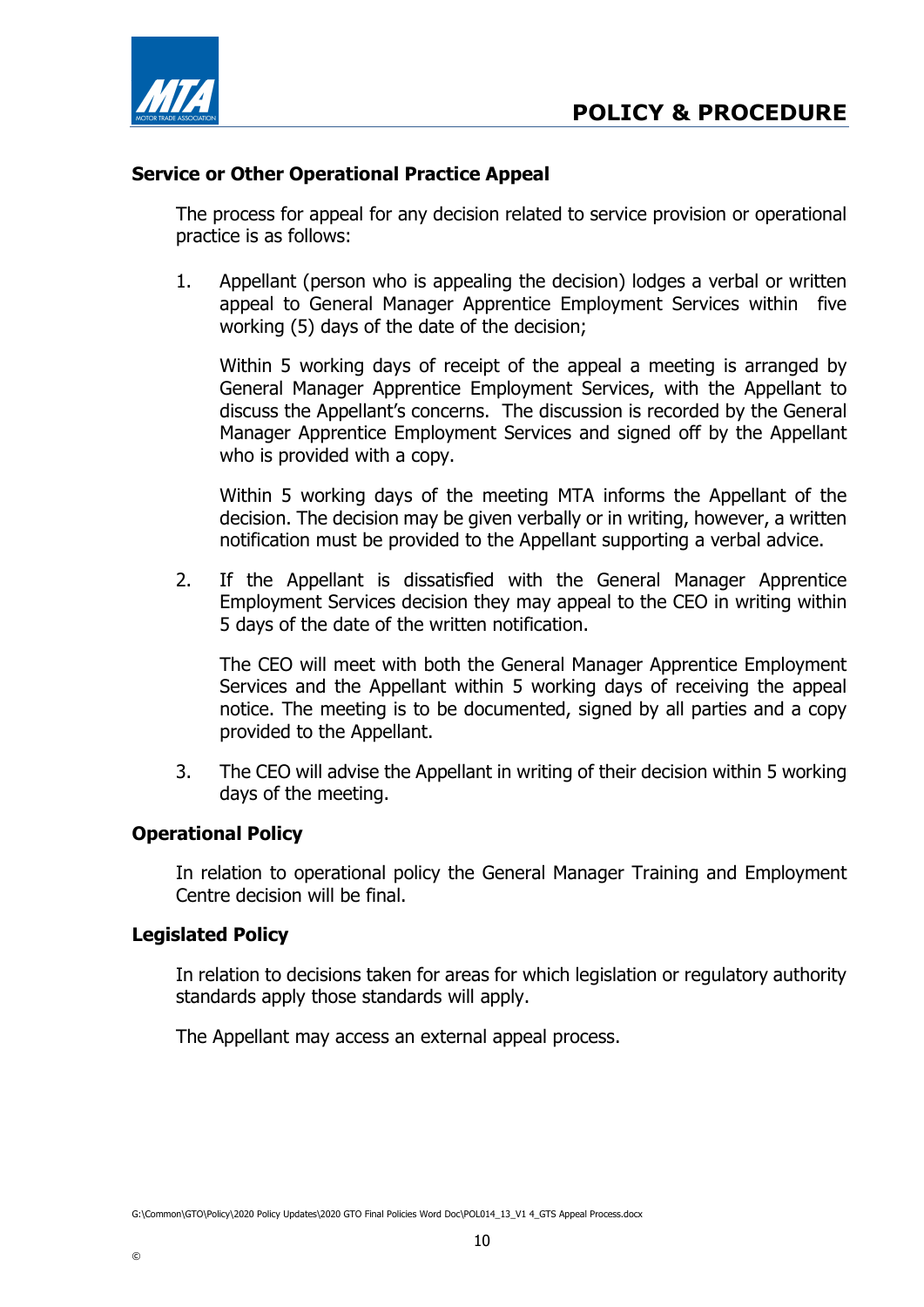

## External Facilitator

Where it is felt appropriate MTA GTS may engage the services of an appropriate external facilitator to assist the process.

MTA generally uses the services of

ACCESS Programs. Australia Wide Tel: 1300 364 277

## Unsuccessful Appeal Process

If all MTA avenues of appeal process are not successful the General Manager Apprentice Employment Services should advise the appellant in writing of their right to seek external appeals process as follows:

- Traineeship & Apprenticeship Services 1800 673 097 or Email workready@sa.gov.au
- **National Training Complaints Hotline** Phone: 13 38 73, Monday–Friday, 8am to 6pm nationally.

Email: skilling@education.gov.au

- **SafeWork SA 1300 365 255**
- The Office of the Training Advocate 1800 006 488
- Workplace Ombudsman 1300 724 200
- Union Representative
- Or other relevant regulatory body may be available related to the specific issue
- or legal intervention.

The GM Training & Employment Centre must immediately advise the CEO of the Appellant's intention to seek external appeal process.

## **ACCESS**

©

All MTA stakeholders have the right to access the appeal process and be treated in a fair and equitable manner.

The Appellant has the right to access their personal records as per Records Management Policy.

All records access will be in line with Australian Privacy Principles.